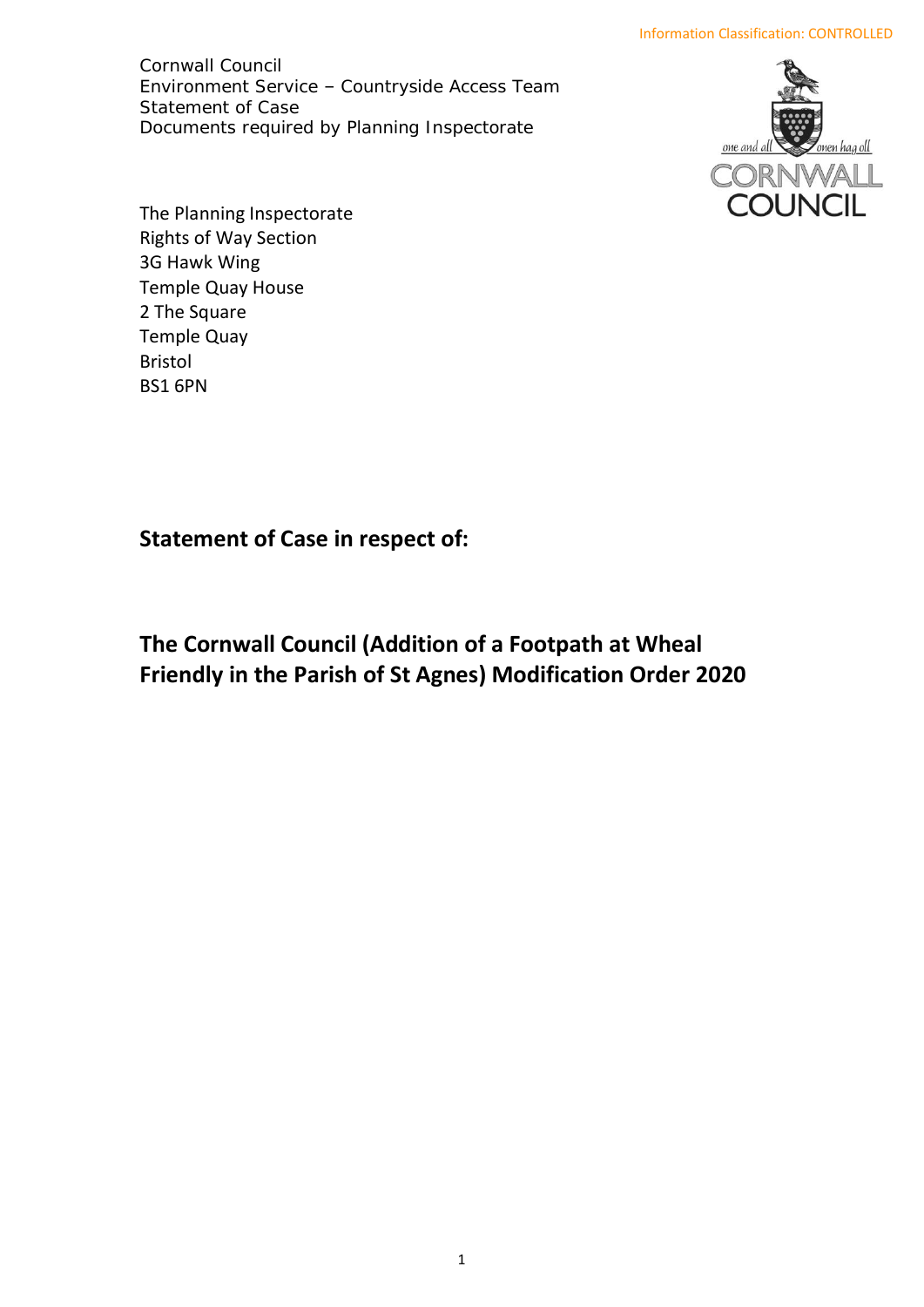#### **Planning Inspectorate ref: ROW/3261678**

# **The Cornwall Council (Addition of a Footpath at Wheal Friendly in the Parish of St Agnes) Modification Order 2020**

# **Statement of Case**

## **Introduction**

- 1. An application was received on 27 August 2013 to modify the definitive map and statement by adding a public footpath from Footpath 1 St Agnes at Wheal Friendly (OSGR: SW 7199/5117) to its junction with Unclassified Road U6074 Rocky Lane (OSGR: SW 7199/5129) in St Agnes CP.
- 2. The application was originally supported by 9 Public Rights of Way evidence forms. A further 15 Public Rights of Way evidence forms in support of the claim were submitted by the applicant in 2019. Cornwall Council subsequently determined to make an Order in consequence of the application on 31 January 2020. The Order was made on 13 February 2020.
- 3. The resulting Order added to the definitive map and statement a length of public footpath in the Parish of St Agnes, shown as route A-C on the Order map attached in Appendix A.
- 4. In making the Order, the Council had regard to the duty as expressed in Paragraph (2) of Section 53 of the 1981 Act:

*(a) as soon as reasonably practicable after the commencement date, by order make such modifications to the definitive map and statement as appear to them to be requisite in consequence of the occurrence, before that date, of any of the event specified in subsection (3); and (b) as from that date, keep the map and statement under continuous review and as soon as practicable after the occurrence on or after that date, of any of those events, by order make such modifications to the map and statement as appear to them to be requisite in consequence of the occurrence of that event*.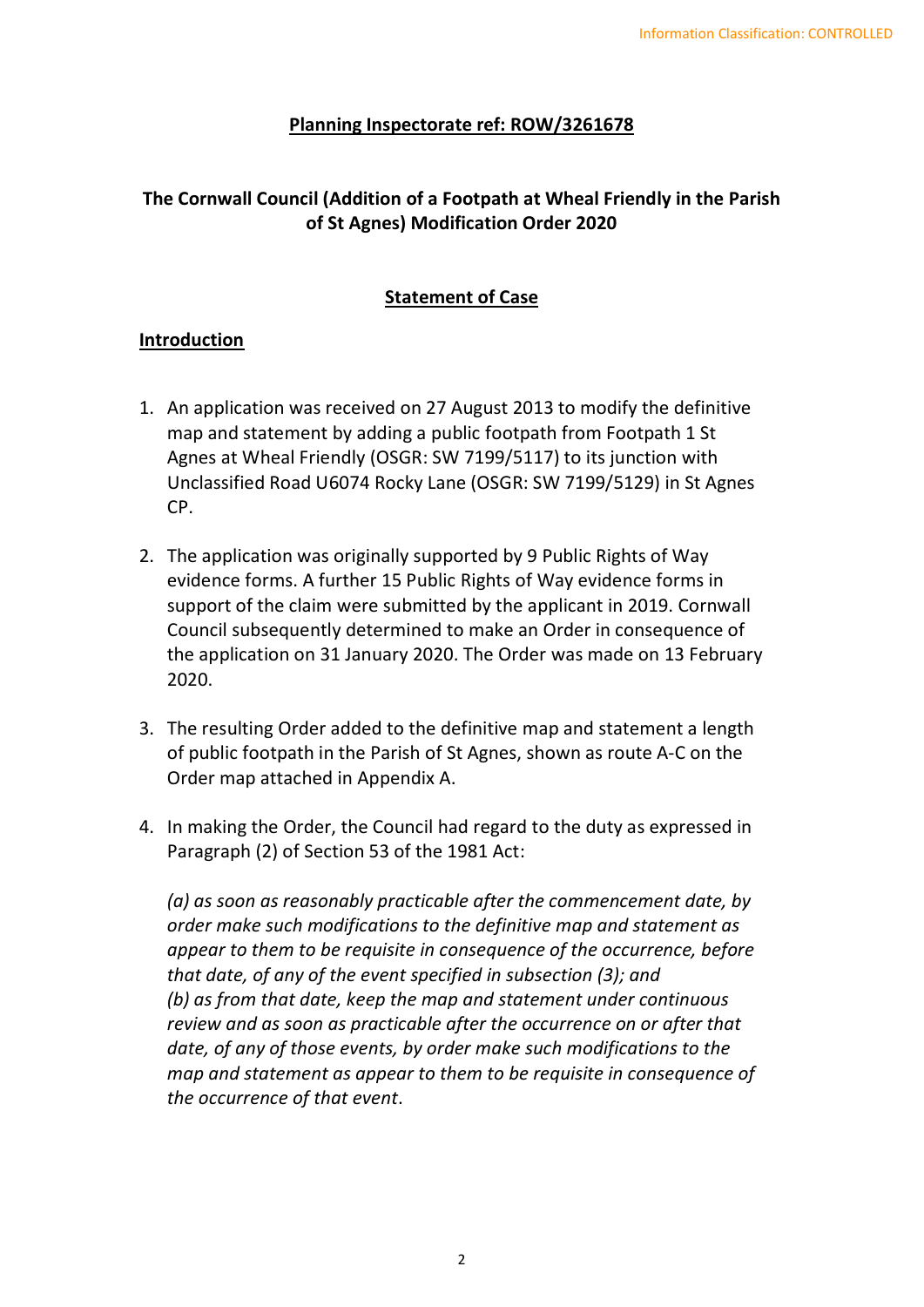5. The abovementioned Order was made under section 53(2)(b) because of the occurrence of an event as set out in section 53(3)(c)(i) of the 1981 Act being an event whereby:

 *all other evidence available to them shows – that a right of way which is "…the discovery by the authority of evidence which – when considered with not shown in the definitive map and statement subsists or is reasonably alleged to subsist over land in the area to which the map relates, being a right of way such that the land over which the right subsists is a public path, a restricted byway or, subject to section 54A, a byway open to all traffic…"*.

- 6. When considering whether to make an Order under the Wildlife and Countryside Act 1981 Section 53(2)(b) the Council had to be satisfied that an event under section 53(3)(c)(i) of the 1981 Act had occurred. The Council had to decide whether the available evidence shows that a right of way subsists or is reasonably alleged to subsist over the sections of claimed way shown as route A-C on the Order map (the **"reasonable allegation"** test).
- 7. The Council made the above Order and at the end of a statutory period for representations and objections, the Order was subject to one outstanding objection. The Council was therefore unable to confirm the Order as an unopposed Order and submitted the opposed Order and the objection to the Planning Inspectorate with a request that the Secretary of State for Environment Food and Rural Affairs confirms the Order.
- 8. When considering whether to confirm an Order made as a result of the occurrence of an event under Section 53(3)(c)(i) of the 1981 Act the Secretary of State has to decide whether the available evidence shows, on the **balance of probabilities**, that the Order should be confirmed. This requirement is set out in paragraph 6(1)(a) of Schedule 15 to the 1981 Act.

# **Grounds for confirming the Order**

 9. In determining to make the Order the Council was satisfied that an event had occurred under Section 53(3)(c)(i) of the Wildlife and Countryside Act 1981. Namely, that the available evidence showed the Order route between A-C could be reasonably alleged to subsist as a highway because it had been dedicated as a public footpath under Section 31 of the Highways Act 1980. The route had been used by the public as of right and without interruption for a period of 20 or more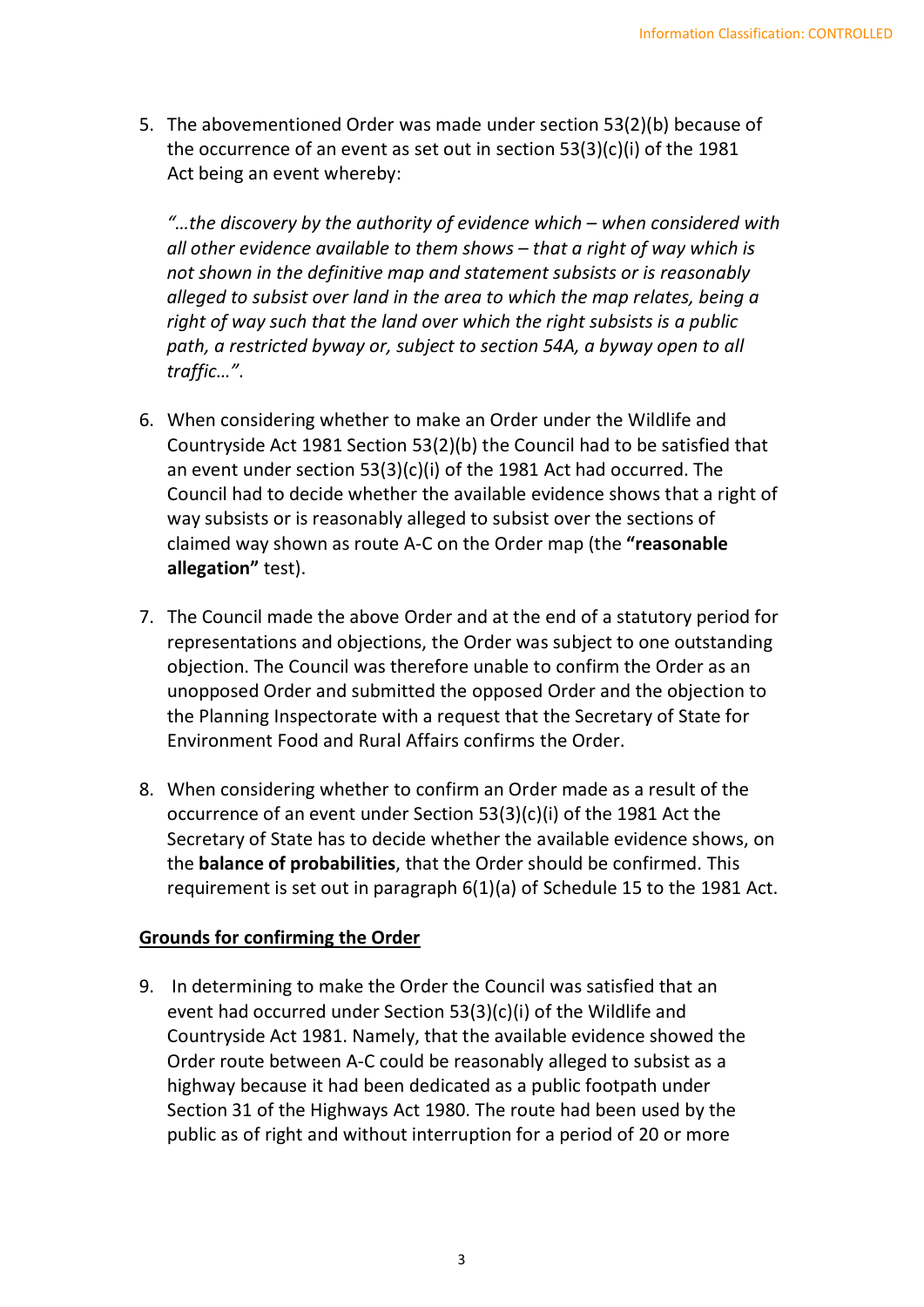years ending with the date on which the public right to use the way was brought into question.

 10. The Council also determined that, if the Order was opposed, then it should be submitted to the Planning Inspectorate on behalf of Secretary of State for confirmation. In making this decision, the Council confirmed that it was satisfied that the "balance of probabilities" test for A-C had also been met. No evidence has been submitted to the Council since the decision to make the Order which has caused the Council to amend that opinion.

# **Dedication under Section 31 Highways Act 1980**

 11. The Council's report investigated evidence of recent use of the claimed way on foot submitted in support of the application to modify the definitive map and statement. It concluded that this evidence indicated that a highway of public footpath status was reasonably alleged to subsist over route A-C on the Order map. This was sufficient to satisfy the test for an 'event' in section Section 53(3)(c)(i) of the Wildlife and Countryside Act 1981.

## **Enjoyment by the Public**

- 12. The first part of section 31(1) of the Highways Act states that: *"Where a way over any land, other than a way of such a character that use of it by the public could not give rise at common law to any presumption of dedication, has been actually enjoyed by the public as of right and without interruption for a full period of 20 years, the way is to be deemed to have been dedicated as a highway …..*
- 13. Attributes that convey the characteristics of a route sufficient to define it as a 'highway' include a determination that it is open to the public at large, the public use must be as of right, that right is primarily for passage, and the right of passage must follow a defined route. In considering the extent to which these key criteria are met the evidence is evaluated under two broad headings:

# **i) The Nature of the Way**

 a) In determining to make the Order and submit the opposed Order to the Secretary of State for confirmation, the Council gives specific consideration to the nature of the ways. Evidence from Ordnance Survey maps where a pecked line picks out the precise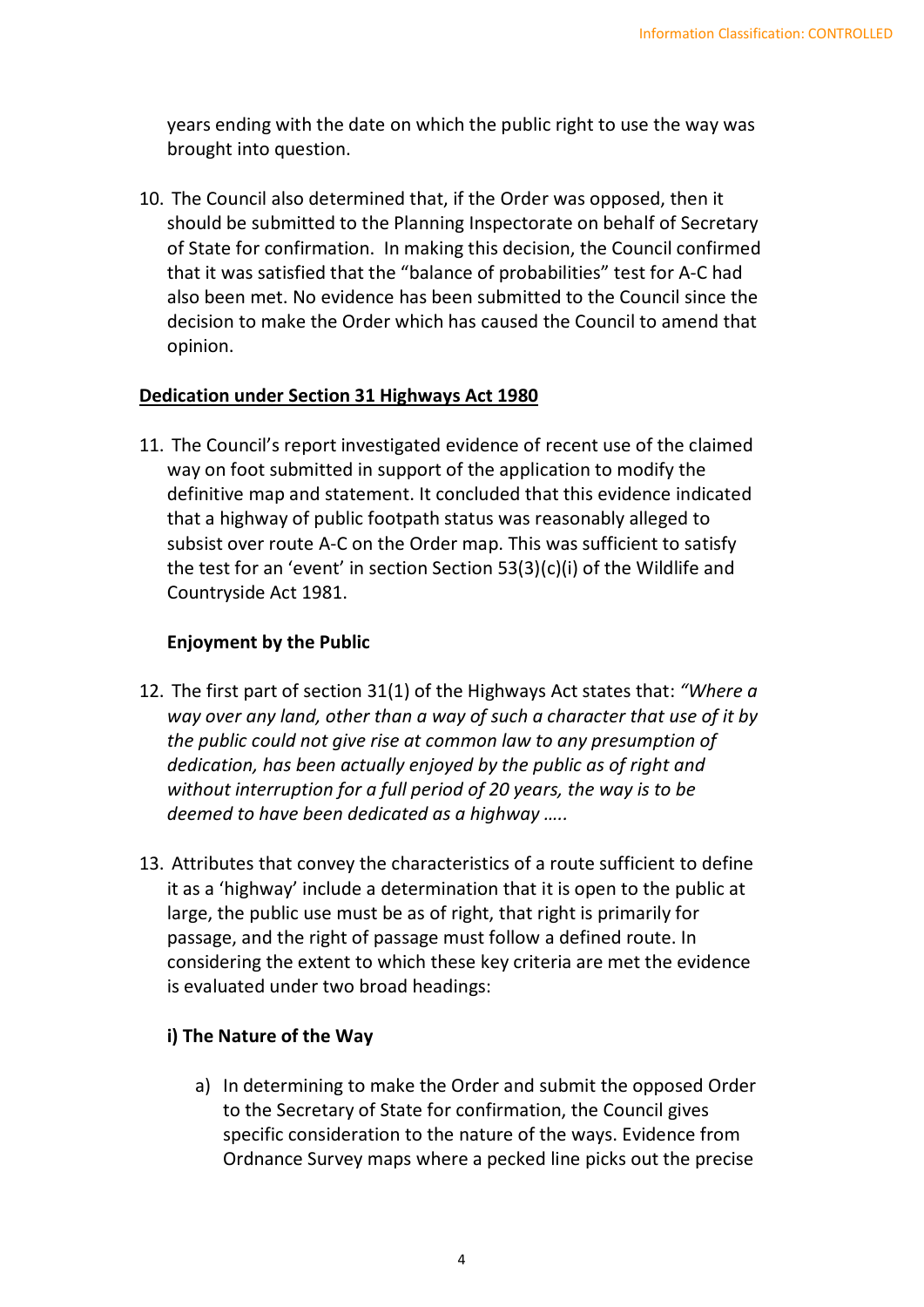route of the claimed path and aerial photographs show the way described followed a clearly defined track and was not over an area where the public has wandered at large. This documentary evidence can be found at Appendix B to this Statement.

- b) The user evidence indicated that the way had been enjoyed on foot for various general purposes mainly for accessing the beach, but also for walking recreationally, leisure and going to work.
- c) The character of the way has to be such that use of it would give rise at common law to a presumption of dedication. Therefore, it could not be land to which members of the public are prevented from gaining access by statute. There is no known statute that prevents members of the public from having access to the land. Indeed, at its northern end the route is signed as a footpath to St Agnes. Photographic evidence can be found at Appendix C to this Statement.
- d) It is also submitted that the physical characteristics of the way are such that a right of way could be established. In this instance the available evidence indicates that the way followed a clearly defined and well-established footpath, bounded on both sides by vegetation with steps provided over the steeper sections (see Appendix C).

# **ii) The Nature of the Use**

- a) The way must have been actually enjoyed the available evidence indicates that the way has been enjoyed by users on foot between 1945 and 2019.
- b) Use of the way must have been by the public the available evidence indicates that witnesses who claimed they had used the claimed route during the relevant period lived at either end of the path in Wheal Friendly and Trevaunance, but also in the wider surrounding area and outside the parish of St Agnes too. The distribution of users of the path indicates that use was by the public at large.
- c) Use of the way must have been as of right in other words the use of the way must have been without force, secrecy or permission. The available evidence indicates that use of the way had been as of right for a full 20-year period prior to the date when rights were called in question, so between 1993 and 2013. There was no evidence presented to the Council that any of the witnesses used the route with force or secrecy during the relevant period. The evidence indicated no witness had used the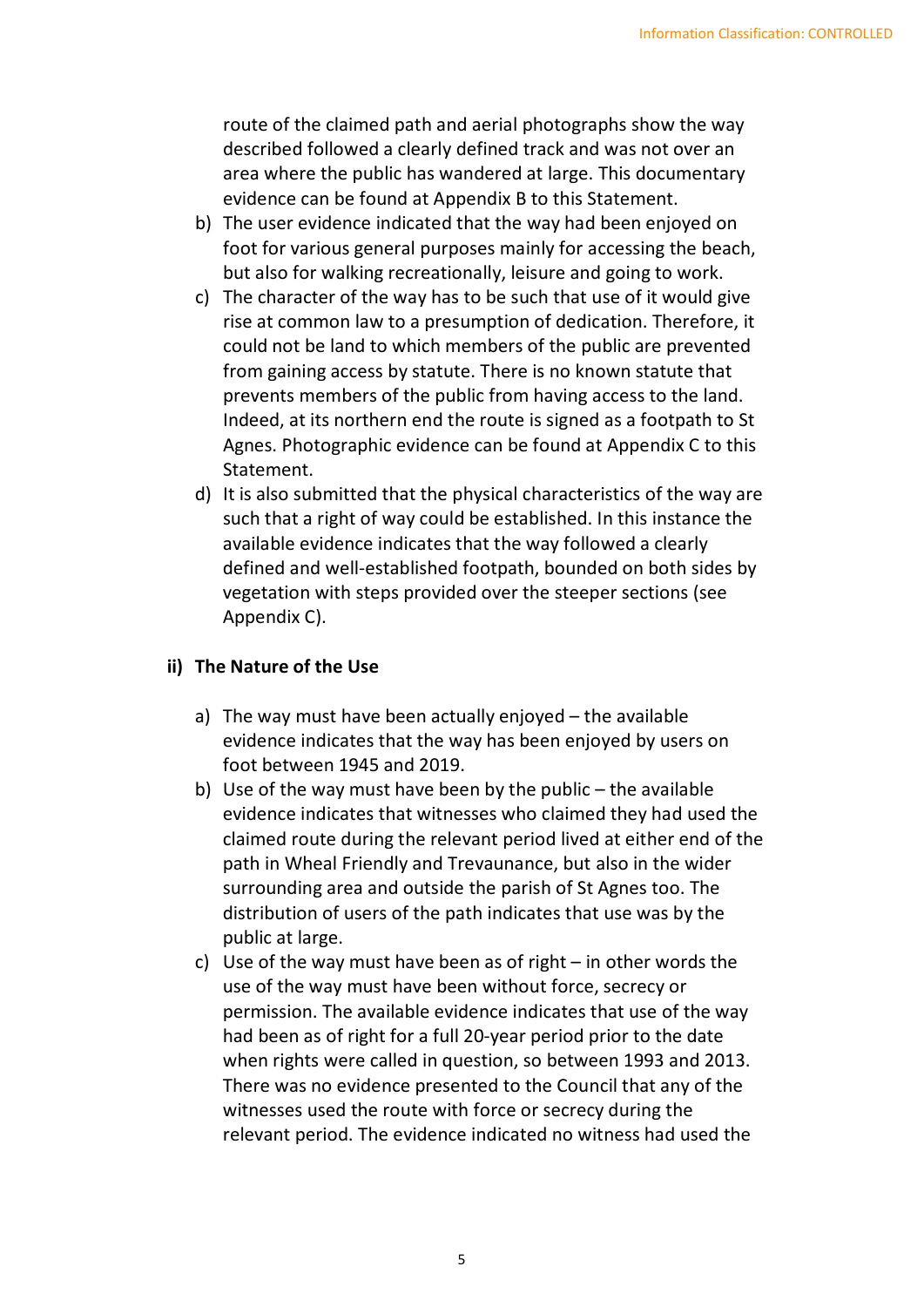way in exercise of a private right, or by permission from the landowner during the relevant period.

- d) Use of the way must have been without interruption in other words the use of the way by the public must have been exercisable over the entire period. The available evidence indicates that there that there has been no interruption to the use of the way between the relevant dates.
- e) Use of the way must have been for a full period of 20 years. From the available evidence the Council was satisfied that use of the routes had covered a 20-year period as required by statute and that the frequency of use during that period was sufficient.
- 14. Evidence of use is comprised of 24 public path user forms. Forms completed in support of the application can be found at Appendix D to this Statement. A list of the names of witnesses who submitted evidence is provided below.

| $\mathbf 1$             | $\mathsf D$                                                                                                |  |
|-------------------------|------------------------------------------------------------------------------------------------------------|--|
| $\overline{2}$          | $\mathsf E$                                                                                                |  |
| $\mathbf{3}$            | $\mathsf F$                                                                                                |  |
| $\overline{\mathbf{4}}$ | ${\mathsf G}$                                                                                              |  |
| 5                       | $\boldsymbol{\mathsf{H}}$                                                                                  |  |
| $\boldsymbol{6}$        | $\mathsf I$                                                                                                |  |
| $\overline{7}$          | $\mathsf J$                                                                                                |  |
| $\bf 8$                 | $\sf K$                                                                                                    |  |
| $\boldsymbol{9}$        | $\overline{\mathsf{L}}$                                                                                    |  |
| $\mathsf A$             | $\mathsf{M}% _{T}=\mathsf{M}_{T}\!\left( a,b\right) ,\ \mathsf{M}_{T}=\mathsf{M}_{T}\!\left( a,b\right) ,$ |  |
| $\sf B$                 | ${\sf N}$                                                                                                  |  |
| $\mathsf C$             | ${\mathsf O}$                                                                                              |  |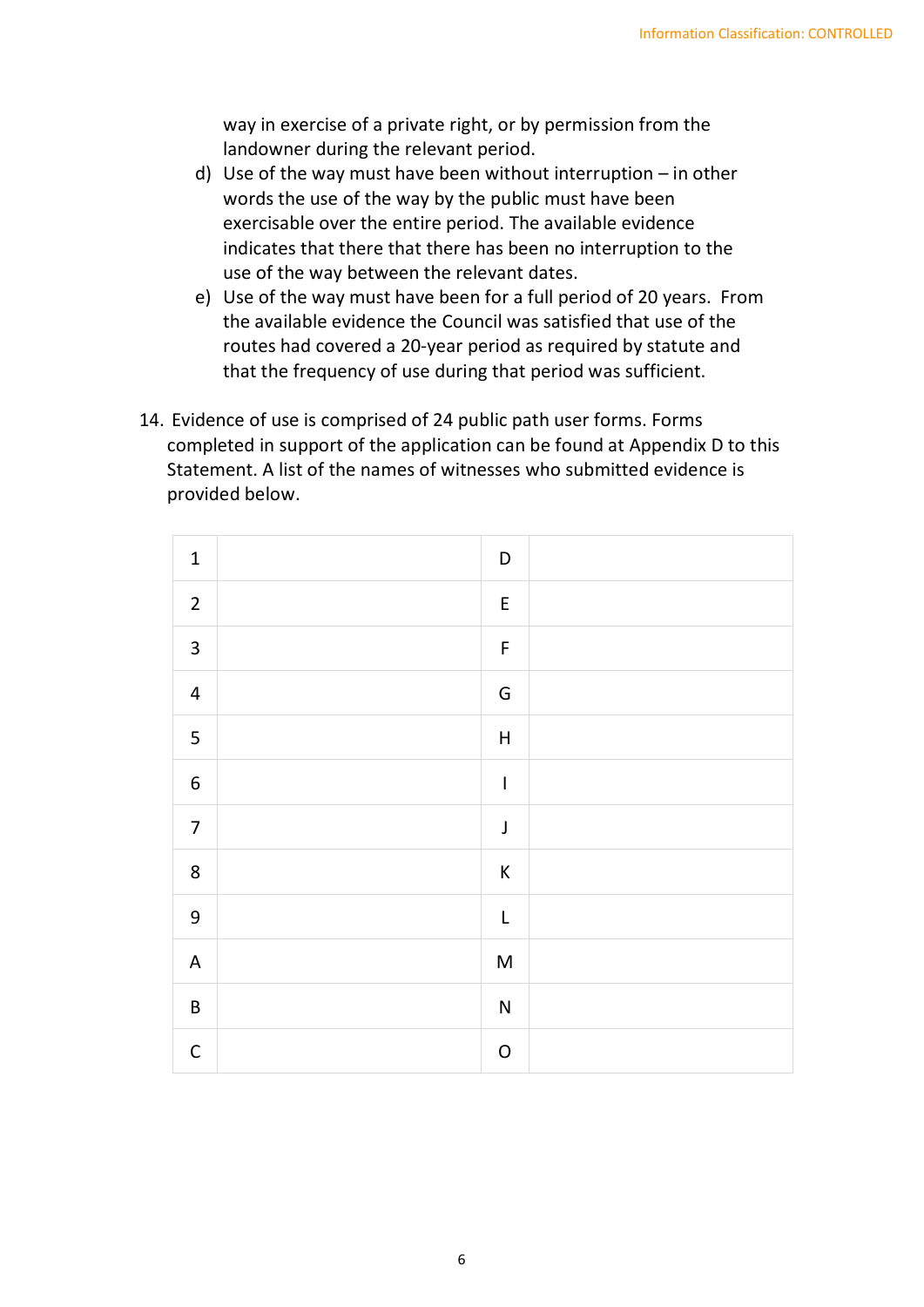15. The bar chart below demonstrates evidence of use on foot contained in the witness forms over the period indicated for most of the route shown as A-C on the Order Map (20-year statutory period is also highlighted) (all but three witnesses [1, 7 and O] did not include the short approximately 20m stretch at the northern most extent of the claimed route from the unrecorded track down to publicly maintained road U6074 known as 'Rocky Lane').



 16. The bar chart below demonstrates evidence of use on foot contained in the witness forms submitted in 2019 in support of the application over the period indicated covering that part of the route between B-C on the Order Map, the short approximately 20m stretch at the northern most extent of the claimed path from the unrecorded track down to publicly maintained road U6074 known as 'Rocky Lane' (20-year statutory period is also highlighted).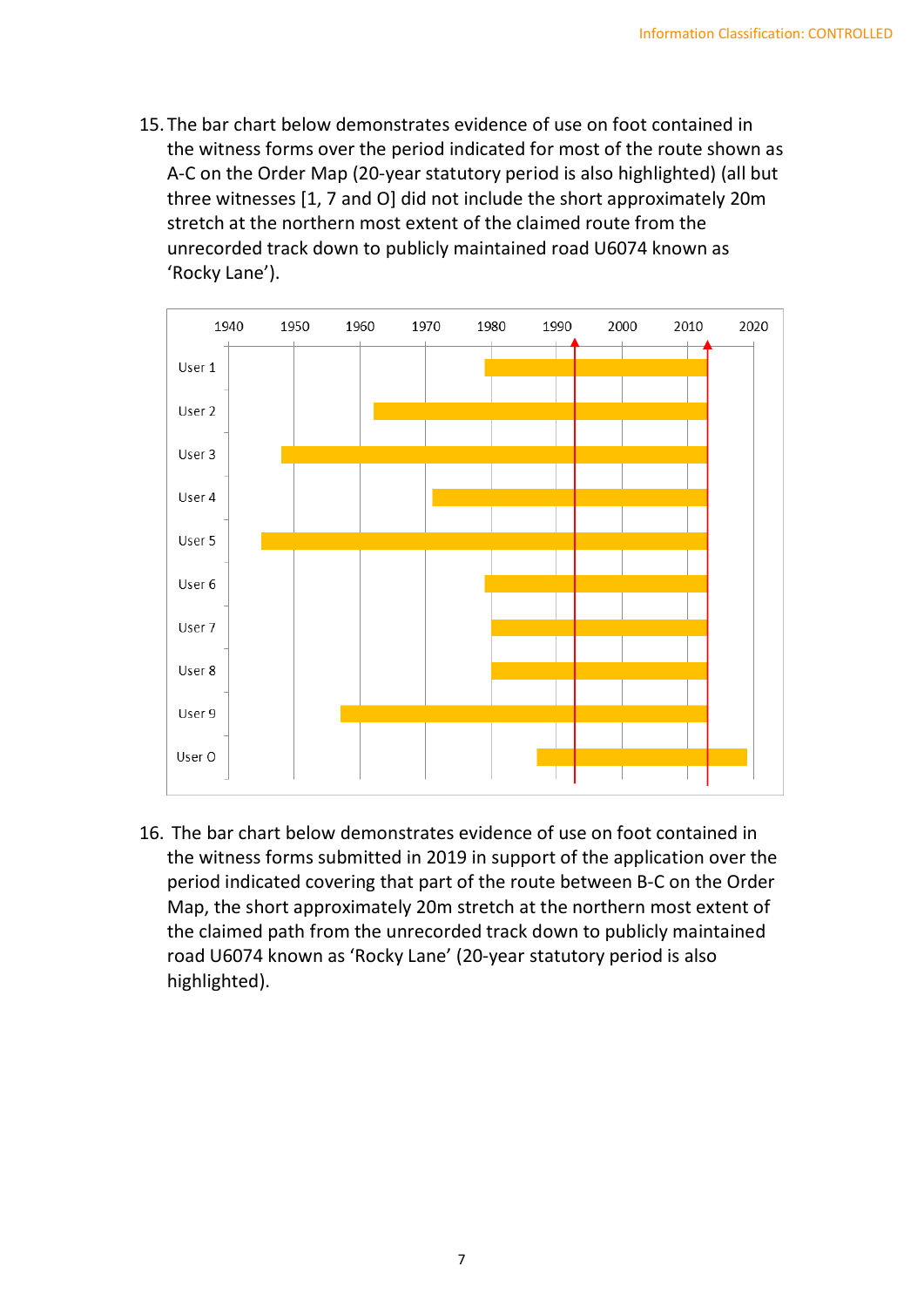

 17. In total 24 witnesses claimed to have used the route for varying lengths of time. Although various witnesses used different parts of the way, with only 3 using the path in its entirety [Witness 1, 7 and O], evidence shows that excepting a short 20m section between B-C on the Order map, 10 witnesses used most of the route on foot in excess of 20 years with all 10 having used it for the whole period between 1993 and 2013. A further 17 witnesses claimed to have used the northernmost 20m stretch in excess of 20 years with 11 having used that part of the claimed way for the whole period between 1993 and 2013. Use of the way has continued at least up until the time additional evidence forms were submitted by the applicant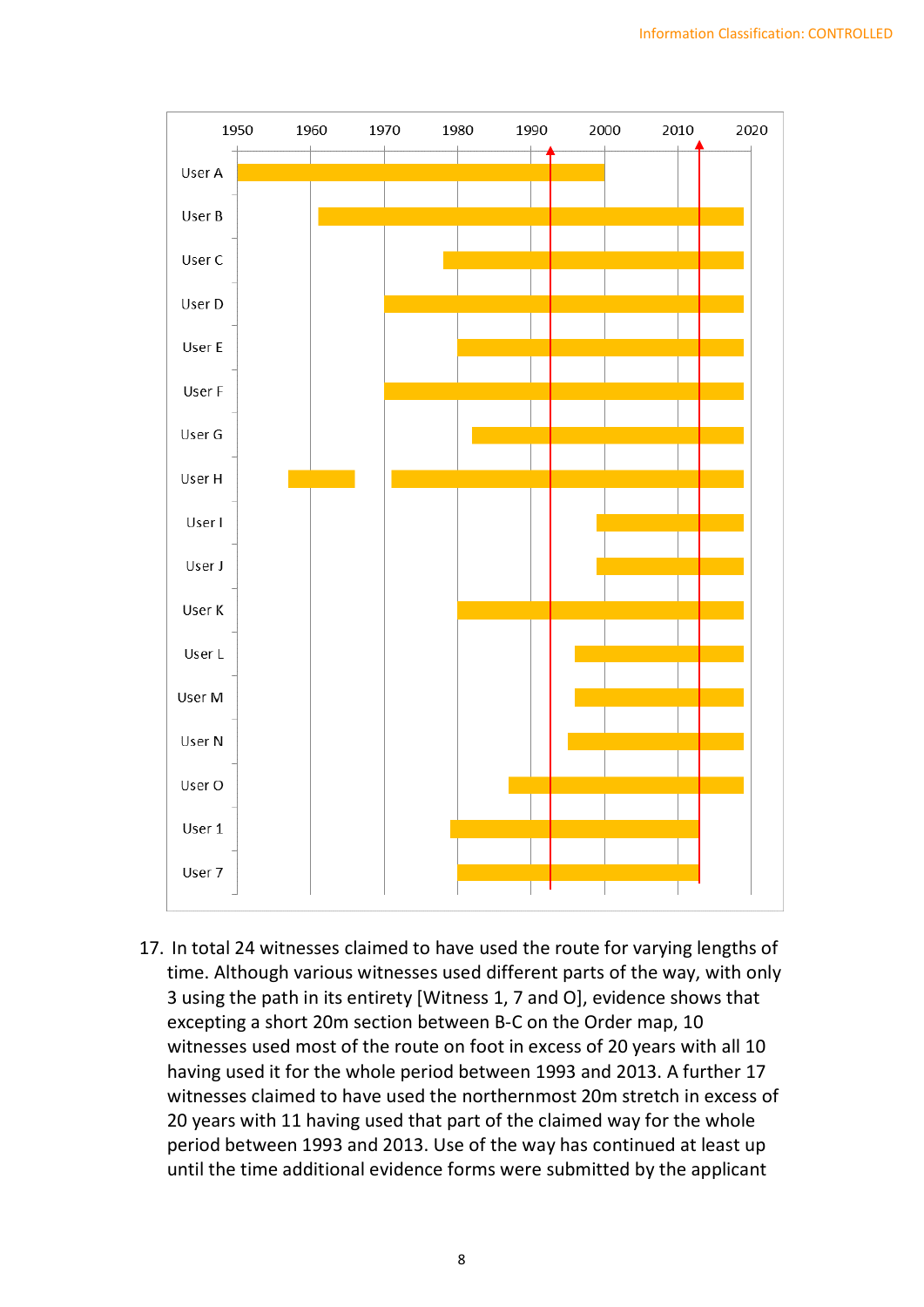in 2019. No witness claimed use exclusively outside the period of 20 years prior to the date rights were brought into question.

- 18. Frequency of use among witnesses varies, but in summary amongst those who used most of the route 6 of 10 witnesses indicated they used the way approximately fortnightly. Another 2 witnesses who gave a figure identified they used it more often than that, about once a week and up to 4 times per week respectively. Figures identifying how often the short northern section was used are remarkably similar. In summary 7 witnesses reported that they used that part of the way approximately fortnightly. A further 6 witnesses who gave a figure indicated they used it more often than that, about once a week and in 2 cases between 3-5 times per week. This is consistent with their evidence for the reasons why users say they walked the path, which was mostly for leisure to access the beach.
- 19. Taking the number of witnesses together with the length of time they used it for and how frequently they used it, use of the whole way on foot has been demonstrated to be substantial and continuous.

#### **Date when the Right was Brought into Question**

20. Section 31(2) of the Highways Act 1980 continues:

*"The period of 20 years referred to in subsection (1) above is to be calculated retrospectively from the date when the right of the public to use the way is brought into question,"* 

- 21. For the purposes of Section 31 of the Highways Act 1980, it is considered that public use on foot was brought into question by the submission of a modification order claim by the applicant.
- 22. Where evidence makes no clear mention of any challenge by way of, for instance, physical barriers, verbal restraint or warning notices and where no direct action has been taken by the landowner to challenge public rights, it is not possible to ascertain the date upon which public rights were brought into question. In such circumstances the Highways Act 1980 (as amended by the Natural Environment and Rural Communities Act 2006) advises that the date when a legally valid application is made should be treated, for the purpose of deliberations, as the date upon which public rights were brought into question. In this case the original application was made in 2013.
- 23. The relevant period of use by members of the public, as of right and without interruption, to establish public rights by presumed dedication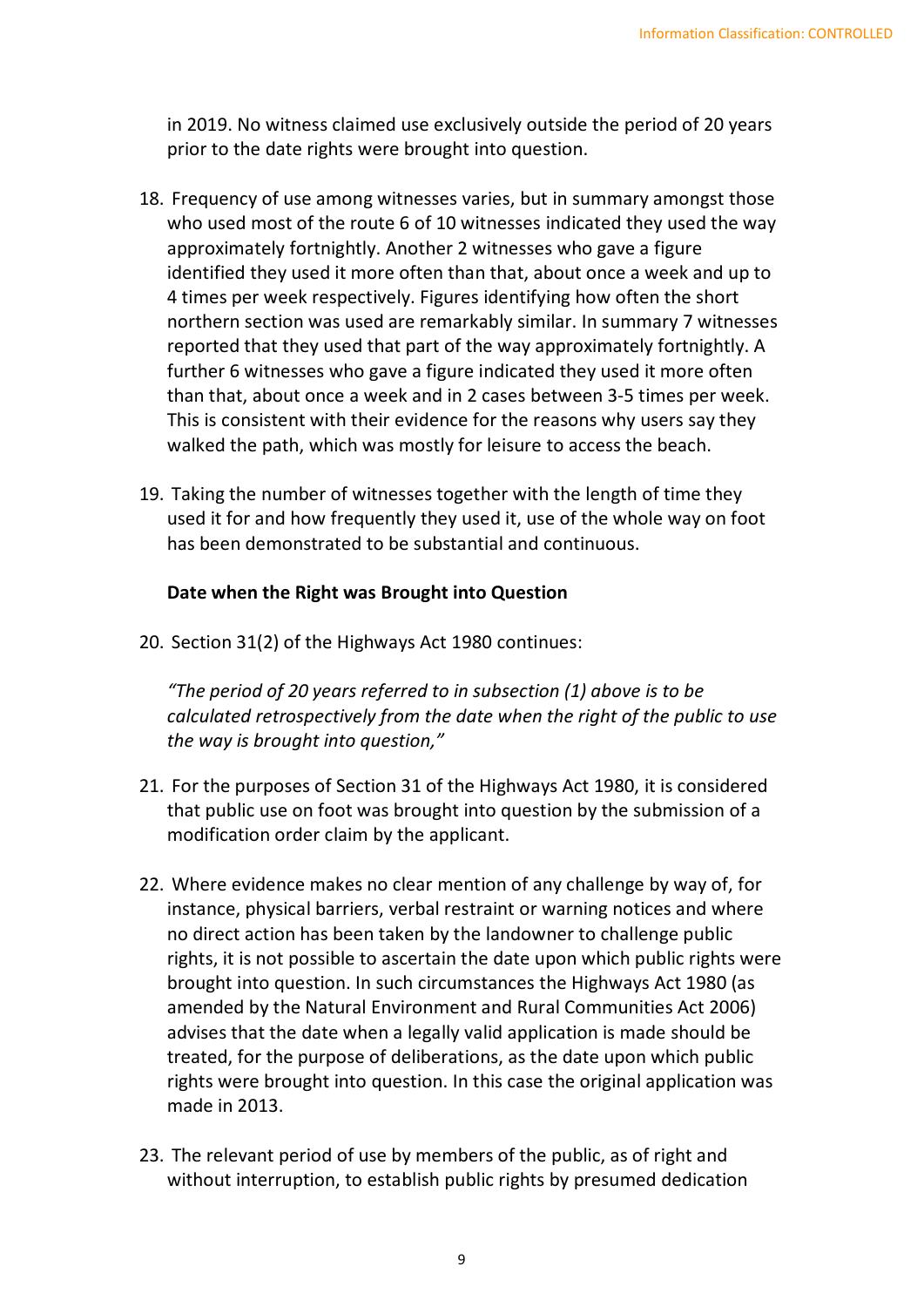under Section 31 of the Highways Act 1980 is therefore 20 or more years prior to the date when rights were called into question in 2013.

### **Evidence of a Lack of Intention to Dedicate**

24. The second part of Section 31(1) of the Highways Act 1980 continues,

*"……unless there is sufficient evidence that there was no intention during that period to dedicate it."* 

- 25. When consulted about the application all three affected landowners responded reporting at the time that they considered the claimed way to be public, had witnessed people using the path, but had taken no steps to prevent that use.
- 26. Insufficient evidence was therefore provided to show that the landowners did not intend to dedicate a public footpath during the period over which use has been reported 1945 to 2013. The Council therefore considers that the necessary evidence to negate the evidence of use during the relevant 20-year period has not been discovered.

#### **Dedication at Common Law**

- 27. Apart from the statutory provisions under section 31 of the Highways Act 1980 a public right of way may also come into being by virtue of presumed dedication at common law. To satisfy the common law test the evidence must show that the owner of the land at some time in the past dedicated the way to the public, either expressly, the evidence of the dedication having been lost, or impliedly, by making no objection to the use of the way by the public.
- 28. At common law a right of way can be established if it can be shown that levels of use by the public were sufficient for the landowner to have known that the way was being used, but by taking no action to stop it, has by making no objection, acquiesced to that use and thereby is presumed to have intended to dedicate the way as public.
- 29. The common law presumption is that land has been dedicated as a highway if it has been used by the public as of right and without interruption. The land does not have to be used for a defined length of time. However, it must have been used for long enough to justify an inference that the freehold owner intended to dedicate the way as a highway. It is possible, although unusual, that dedication at common law can be presumed on the basis of less than 20 years use. The common law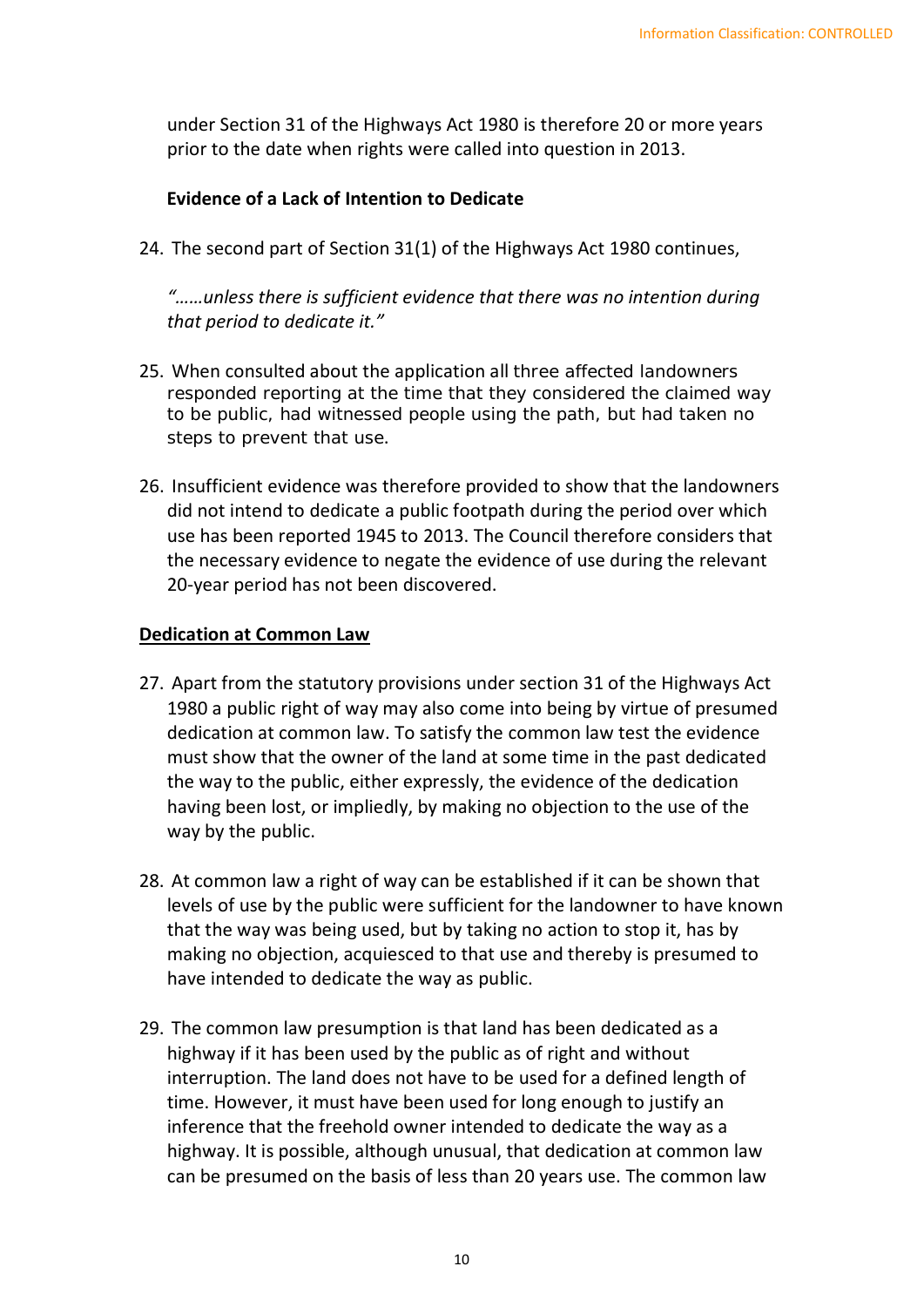presumption can be rebutted by demonstrating that the landowner had no intention of dedicating the land to the public. The common law principles of dedication are expressly preserved and, if the statutory provision cannot be used, a claim may be made under common law.

 30. In carrying out its duty to investigate the matters raised by the application, the Council did not address the question of whether the evidence indicated presumed dedication at common law on the grounds that dedication of the path as a public highway under section 31 of the Highways Act 1980 had been demonstrated. Nevertheless, if the Secretary of State considers that the statutory provisions under section 31 of the Highways Act 1980 are not met, the Council also invites the Secretary of State to consider whether the evidence shows that a public right of way has been dedicated by virtue of dedication at common law.

## **Consideration of Points Raised in Objections to the Order**

- 31. One Objections was received from: . . Following a period of resolution this was not withdrawn. The outstanding letter of objection is attached at Appendix E.
- 32. In a letter of objection and in an accompanying report dated 31 March 2020 Order route passes objected also on behalf of 54 members of the 'Friends of Wheal Friendly Footpath' to the confirmation of the Order on twenty- one grounds indicating that he disagreed with the argument that had been put forward by the Council in determining to make the Order. However, the objector did not put forward any new evidence that the Council had not previously considered. who identified that he was the owner of land over which the
- 33. The first ground for objection was that prior to purchase of the land LR from Cornwall Council and preliminary enquiries with the vendor confirmation that other than existing Footpath 1 St Agnes there were no unrecorded rights of way. title CL297944 the landowner's solicitor obtained via local land searches
- 34. The second ground for objection was that the landowner considered the , whose Wheal Friendly Mine in 1951 and remains a key landowner over the first section of the order route had neither been consulted, nor notified of the Order and had therefore been denied the opportunity to provide valuable evidence or make a representation. vendor, whose purchased the entire estate of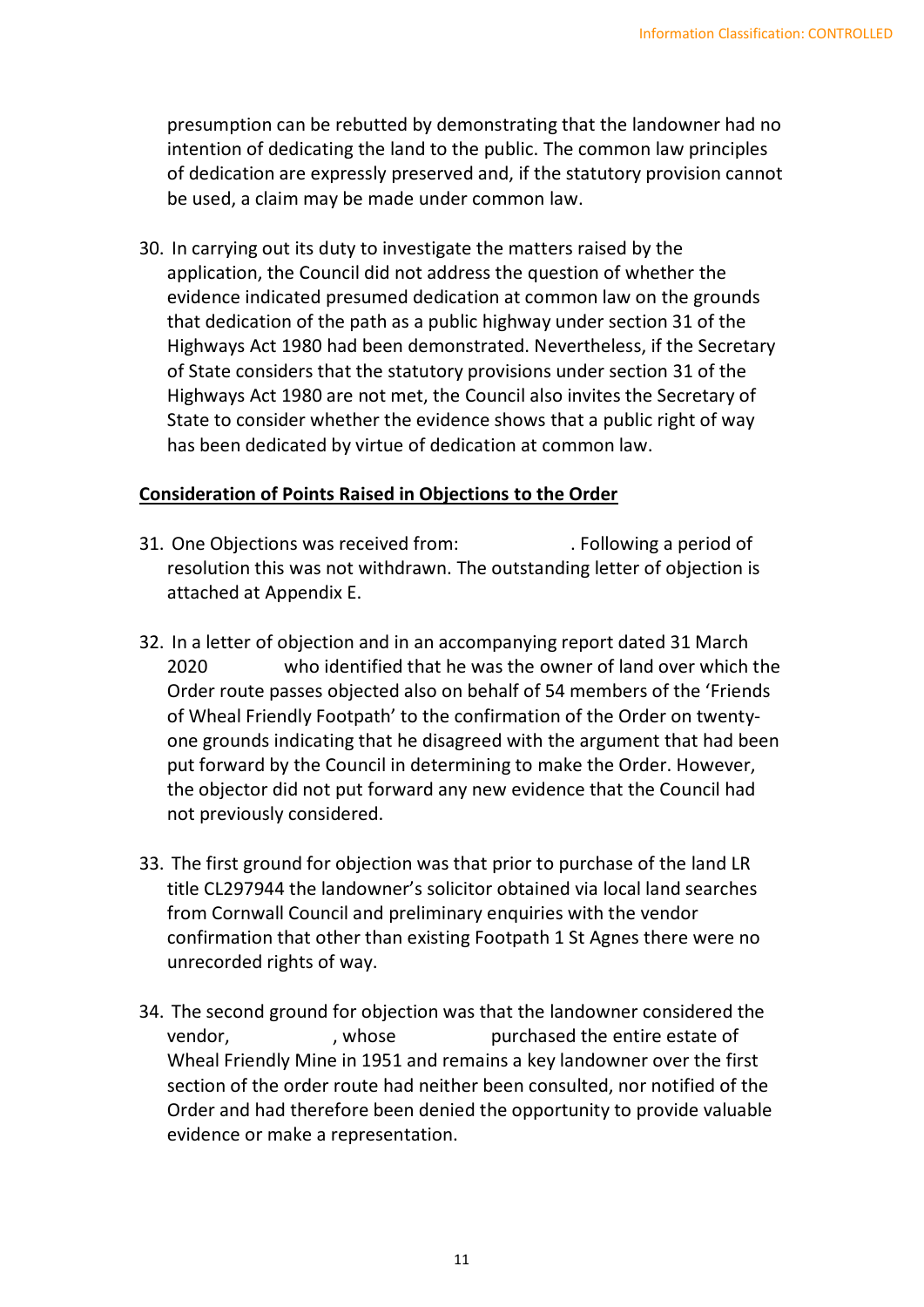- 35. The third ground for objection identified that the claimed route was over an old mine site where commonly the public have wandered at large and changed paths to the extent that the way was not of a physical character capable of raising the presumption of dedication.
- 36. The fourth ground for objection stated that upon purchase of the property on 23 April 2013 the landowner closed an informal path, which now forms part of the Order route advising walkers to use the recorded public right of way closer to the engine house. It was considered therefore that no rights could have accrued over the claimed way after this date.
- 37. The fifth ground for objection was made on the basis that on advice from his solicitor, the landowner had closed the informal path for a week before granting a permissive path agreement on 1 May 2013, thereby asserting that any accrued uninterrupted right of way through long use was extinguished. The objector considered that this meant that no rights could have accrued over the claimed way after this date.
- 38. The sixth ground for objection reported that as far as could be reasonably ascertained, enquiries by the landowner's solicitor showed the informal path in question had not existed much before 2005. The objector considered that this meant that the minimum statutory period for rights to have accrued of 20 years had not been met.
- 39. The seventh ground for objection identified that notices erected after purchase had alerted users that the path was not a public right of way, the landowner did not wish to dedicate it as such and therefore use was with the express permission of the landowner. The objector considered this meant that no rights could have accrued over the claimed way after this date.
- 40. The eighth ground for objection was that under Section 31(6) of the Highways Act 1980 the landowner had filed a declaration with Cornwall Council valid for 20 years identifying Footpath 1 St Agnes and indicating that he had no wish to dedicate any further public rights of way over the land. The objector considered that this meant that no rights could have accrued over the claimed way after the date the declaration was filed.
- 41. The ninth ground for objection alerted the Council to the fact the objection only applied to part of the path and did not extend to include that section of the Order route between Footpath 1 at Ordnance Survey Grid Reference (OSGR) SW 72013/51275 and SW 72006/51291 which by providing a shortcut for walkers heading to the beach from the village,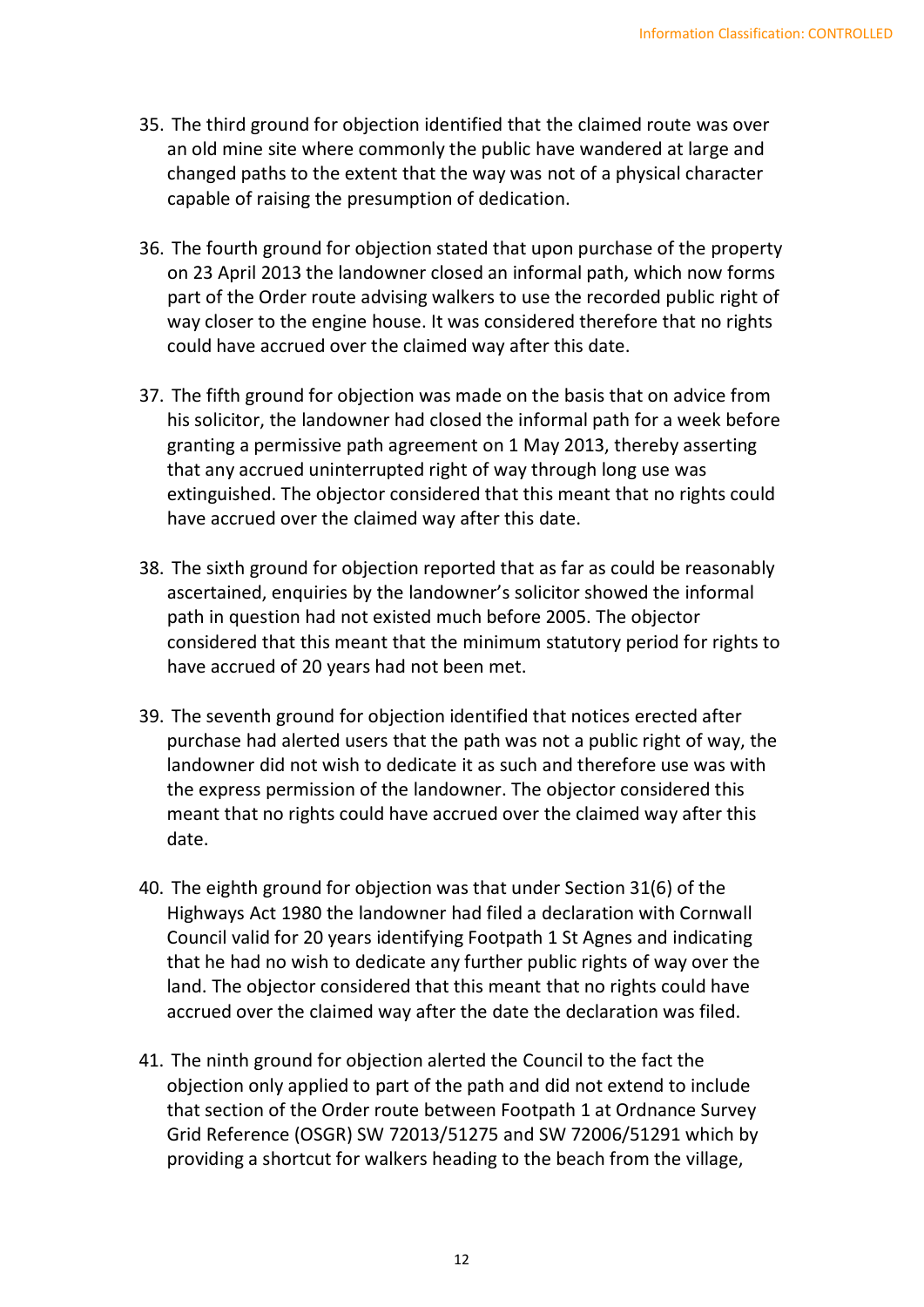according to a survey conducted by the 'Friends of Wheal Friendly Footpath', does satisfy the requirements for presumed dedication set out in Section 31(1) of the Highways Act 1980. On this basis the objector considered there was sufficient evidence for the existence of a public right of way on foot between points B-C on the Order Plan.

- 42. The tenth ground for objection reported that the survey by 'Friends of Wheal Friendly Footpath' had identified that walkers would have preferred to use the existing Footpath 1 St Agnes, because it was both more direct and interesting, but as a result of this route being blocked users were deliberately forced to take a diversion as an alternative. The objector considered therefore that the section from OSGR SW 72006/51291 towards Churchtown shown between points A-B on the Order map did not meet the tests for presumed dedication set out in Section 31(1) of the Highways Act 1980.
- 43. The eleventh ground for objection argued that without the opportunity to cross examine witnesses to determine whether they were using the way 'as of right', or as a result of 'force' because the existing recorded footpath was blocked, the quality of evidence contained in their witness statements was poor.
- 44. The twelfth ground for objection noted that at least 4 witnesses were suspected of living on Wheal Friendly Lane. The objector considered that this meant they would benefit from having special access arrangements to the beach and therefore could not be considered to constitute the 'public at large', so their evidence should be discounted.
- 45. The thirteenth ground for objection identified that most of the 54 members of the 'Friends of Wheal Friendly Footpath' would qualify as the 'public at large' and their witness statements would provide good evidence.
- 46. The fourteenth ground for objection considered that plans accompanying the 'User Evidence Forms' varied in quality and by showing multiple alternative routes across the mine site included several inconsistencies. As such it was further considered that at various stages of the modification order process the route of the alleged footpath had changed. In the objector's opinion the plan that accompanies witness statement 1 is the only example that reflects the map attached to the Order.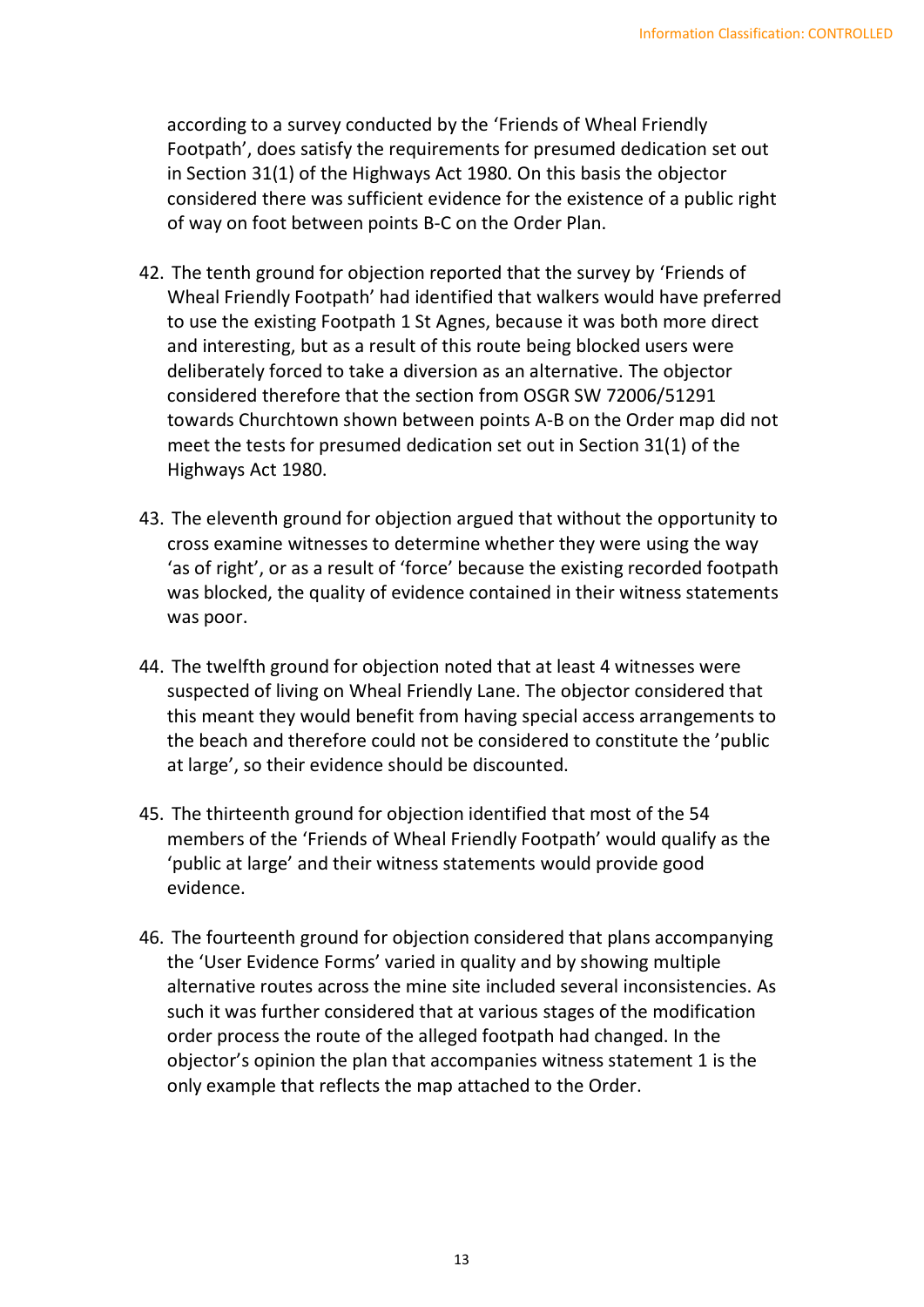- 47. The fifteenth ground for objection considered that it was wrong to claim in the report that all landowners were in favour of the alleged route, when opposition to the Order might have been expected.
- 48. The sixteenth ground for objection argued that the original application should have been refused by the Council in 2013 on grounds that the coordinates were wrong and not all affected landowners were therefore contacted. Indeed, the objector considered the matter so confusing that the surveying authority was provided with a letter on 28 March 2019 withdrawing landowner objections because it was understood from the grid references that no part of the additional footpath crossed onto their land.
- 49. The seventeenth ground for objection centred on the fact that in 2013 few councillors at St Agnes Parish Council supported the claim of rights and the Clerk who made the application left the Council amidst turmoil shortly afterwards. However, by 19 July 2019 the same Councillors were alleging that the claimed route was the only one used in living memory by the public. The objector disputes this, because when the parish carried out their survey in the early 1950s there was no knowledge of the Order route at that time.
- 50. The eighteenth ground for objection focussed on comments made by the in response to a consultation, which the objector considered conflicted with those they had made in respect of an earlier planning application to develop the Wheal Friendly Engine House. Furthermore, they had declined to support the prospect of a Village Green application in favour of securing access via the footpath in question.
- 51. The nineteenth ground for objection claimed that historical OS maps only show the route of Footpath 1 St Agnes, because the alleged path never existed historically. Moreover, the objector considered that the route identified on underlying OS data as a 'Path (um)' was actually the route of the existing recorded path and therefore doesn't follow the line of the claimed path. Additionally, it was noted that a single dashed line used by Ordnance Survey is not evidence that the way exists, but denotes an undefined feature, such as a hedge, a presumed boundary, or ridge in the landscape.
- 52. The twentieth ground for objection considered that the definitive map record is understood to show the correct line of Footpath 1 St Agnes running to the south of the mine structure that currently obstructs it. It is further considered that common sense dictates that where a right of way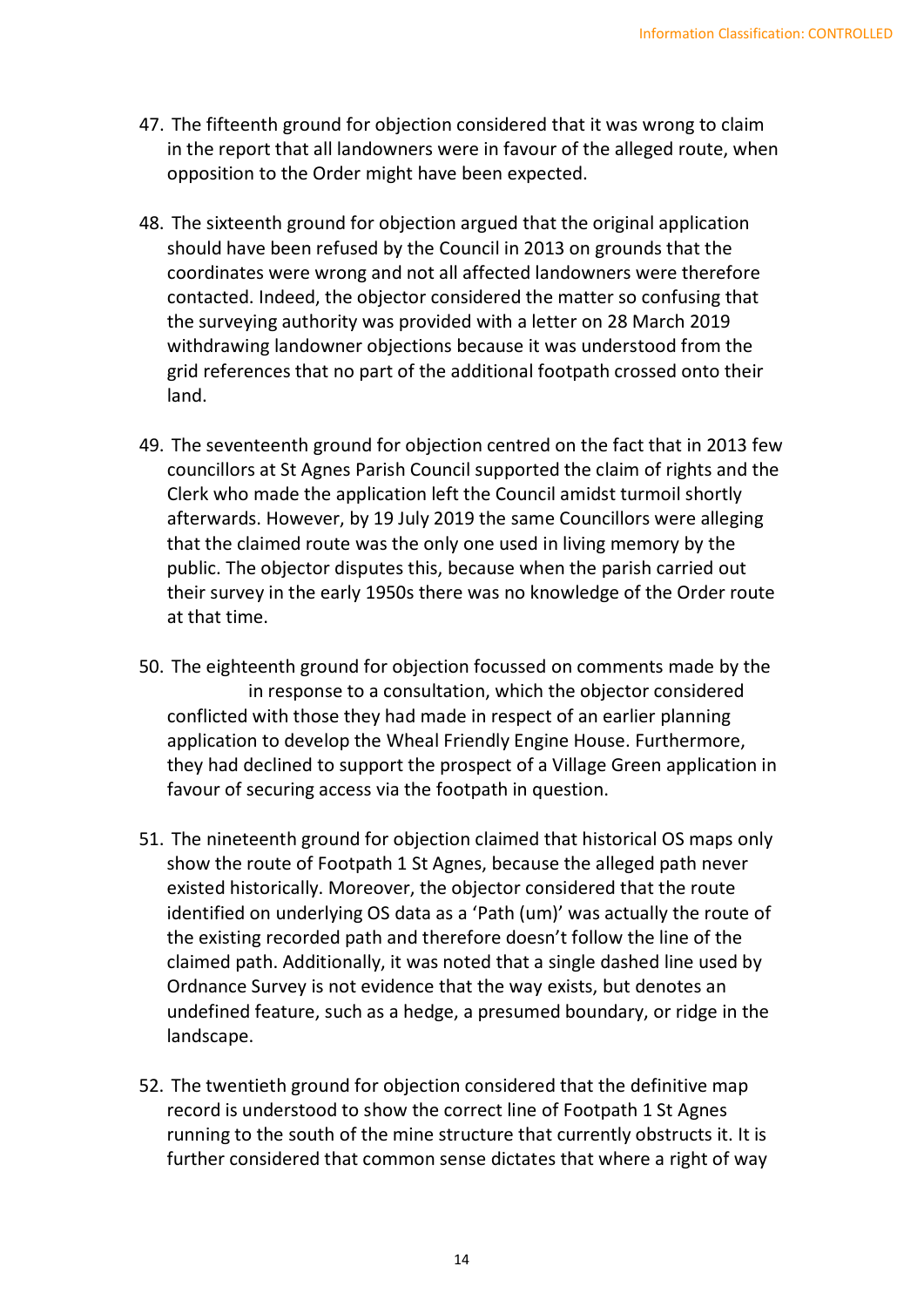appears to be obstructed, it is always possible to deviate around the barrier following the shortest route.

- 53. The twenty-first ground for objection was that the aerial photos do not provide evidence to show that the route existed for the 20-year period of use that is being claimed.
- 54. The view of Cornwall Council is that the objection does not address issues that are relevant to the confirmation of the Order for the following reasons.
- 55. Concerning the first ground for objection it is assumed that prior to purchase the landowner's solicitor would have asked the question about the existence of rights of way over the property (it was optional at that point). However, there is no reason why either local land searches at Cornwall Council, or the vendor, would have been aware of a prospective claim for a right of way at the time. This is because the modification order application was not made until after the date that the solicitor's search was conducted.
- 56. Concerning the second ground for objection, there is no record of ownership of the land belonging to recorded with the Land Registry. In the absence of such information the surveying authority gives the applicant permission to serve notice impersonally and requests dispensation from the Secretary of State to do the same when it advertises the making of the Order. Notice of the making of the Order was therefore served on the land impersonally and in a local newspaper. To ensure that everyone who wanted to make a representation could do so, Cornwall Council additionally asked St Agnes Parish Council to promote news about the making of the order as widely as possible in the area, which they did by erecting adverts on their noticeboards and webpage. In this instance the Council as the relevant Order Making Authority not only fulfilled its obligations set by the legislation, it went beyond what statutory duty requires.
- 57. Concerning the third ground for objection, the claimed route is a clearly defined path on the ground. Whilst there exists the possibility that occasionally a user may have strayed from the path, there is no evidence to suggest this happened regularly. The evidence indicates that the witnesses all used a similar route over the land.
- 58. Concerning the fourth ground for objection the Landowner Evidence Form completed by the objector on 11 March 2014, nearly a year after he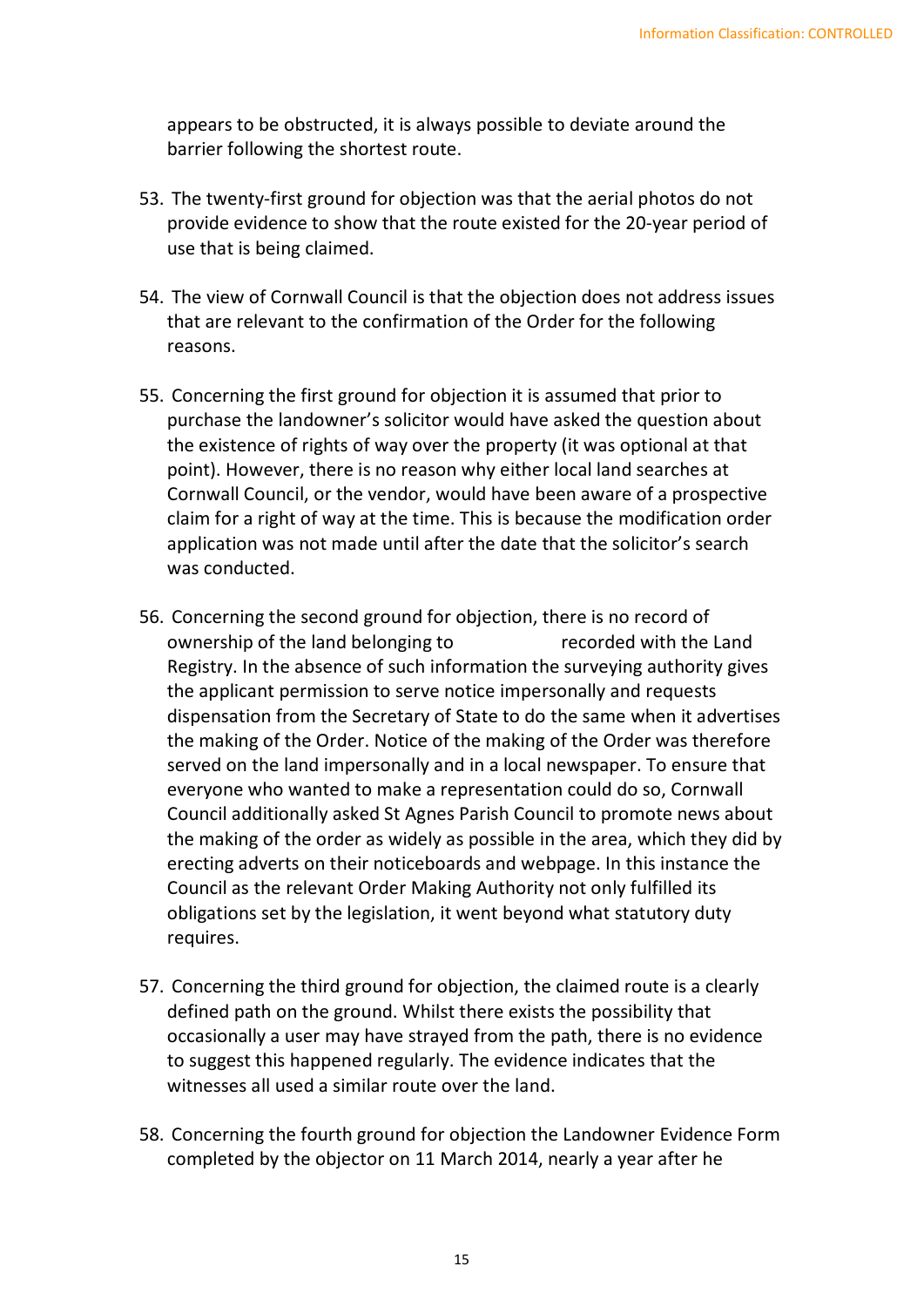purchased the property on 23 April 2013, makes no mention of this notice and asked the question: 'Have you ever erected any notices […] on or near the way?', he answered 'No'. It is therefore unclear how users were informed that they had no right to use the path at the time.

- 59. Concerning the fifth ground for objection, whilst saying on advice from his solicitor the informal path was closed for a week before granting a 'permissive path agreement' on 1 May 2013, on the same Landowner Evidence Form completed on 11 March 2014 asked the question: 'Have you ever maintained any locked gates, or other obstructions preventing use of the way', the objector answered 'No'. Asked an additional question: 'Have you ever given permission for anyone to use the way? If so, to whom and when?', again the objector answered 'No'. Furthermore, the Council has evidence that shows that the map accompanying the so called 'permissive path agreement' of 2013 is not contemporaneous with it and cannot have been produced until 2017 at the earliest. Even if the allowing users to access the path by permission in 2013 does not constitute an interruption during the 20-year period over which rights document existed, as rights were established between 1993 and 2013, accrued.
- 60. Concerning the sixth ground for objection the objector provided no evidence from his solicitor to show that rights could not have accrued prior to 2005.
- 61. Concerning the seventh ground for objection an answer provided on the Landowner Evidence Form completed on 11 March 2014 contradicts the objector's assertion that Notices were erected on site after purchase. Asked the question: 'Do you believe this way to be public', they answered 'Yes'.
- 62. Concerning the eighth ground for objection Council records indicate that although a Landowner Statement was deposited using provisions in Section 31(6) of the Highways Act 1980, to date the landowner has not applied to lodge a declaration. Whilst the statement and plan does negative their intention to dedicate any further public rights of way over your land, it does not act retrospectively, but only from the date it was filed on 22 February 2019. Furthermore, without a subsequent declaration, the records do not indicate that any interruption took place in the public's right to use the way.
- 63. Concerning the ninth ground for objection it was noted that the objection did not apply to the section between B-C on the Order map, because the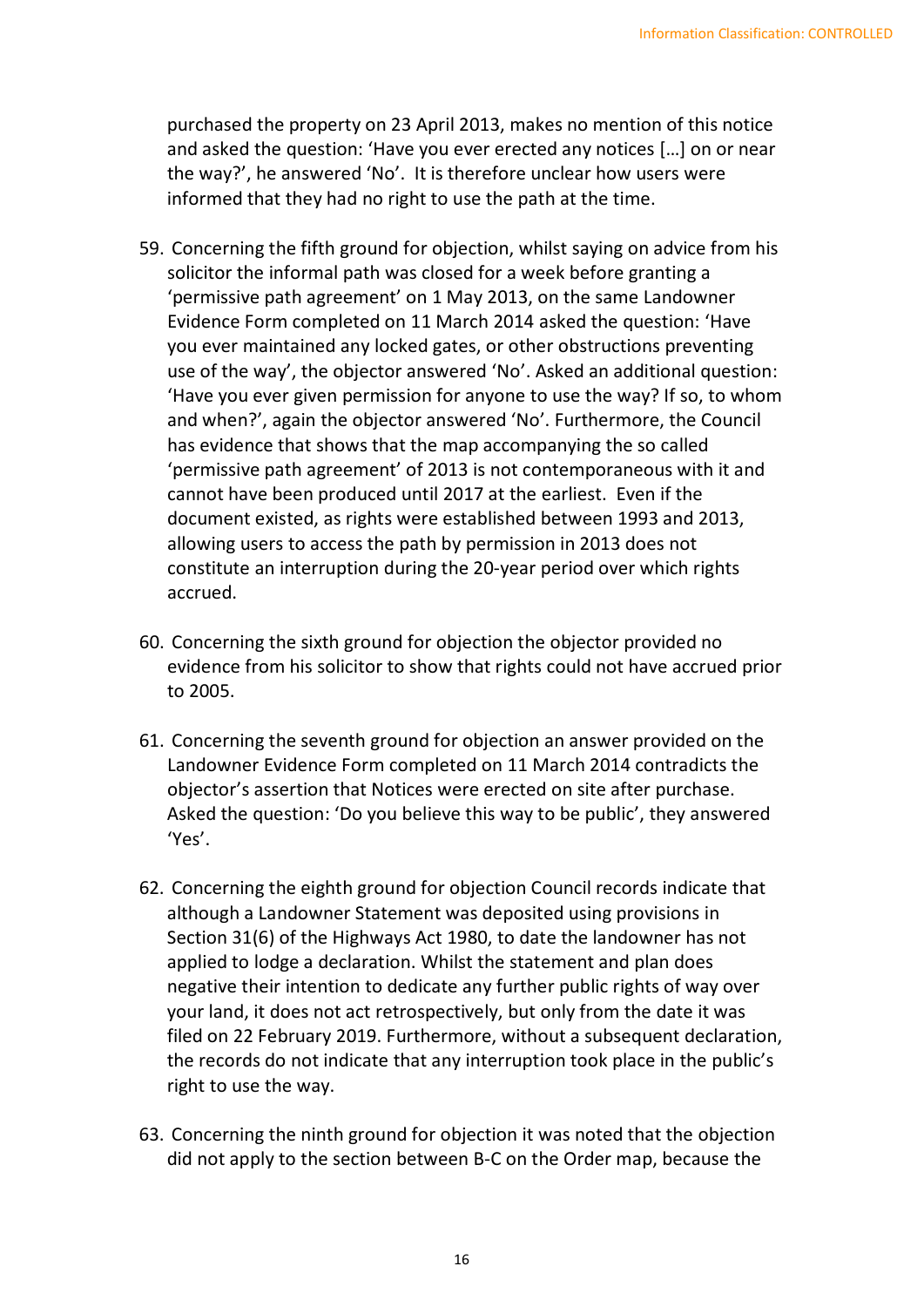objector considered that this part of the Order route satisfied the requirements for presumed dedication set out in Section 31(1) of the Highways Act 1980. However, the evidence that the surveying authority based its determination on to add a public footpath between A-B on the Order map was materially different from B-C on the Order map (Footpath 1 at OSGR SW 72013/51275 and OSGR SW 72006/51291), only in respect of the named witnesses who attested to using the various sections of path, the evidence in terms of numbers of witnesses, the length of time witnesses had used it for and the frequency of use meant the weight attributed to the evidence was otherwise remarkably similar.

- 64. Concerning the tenth ground for objection the suggestion that the route between A-B on the Order map does not meet the tests for presumed dedication set out in Section 31(1) of the Highways Act 1980 because walkers were deliberately 'forced' to use an alternative route as a consequence of the existing Footpath 1 St Agnes being obstructed is not relevant to the tests in the legislation. In the meaning of the words 'as of right' one of the common law principles that gives rise to the presumption of dedication requires the user to be *nec vi* (without force). This only applies to the way being claimed and refers to the use of force to secure a passage along that path, e.g., by breaking the lock on a gate, or cutting barbed wire. The objector therefore failed to provide any evidence to show that during the 20-year period between 1993 and 2013 access over the claimed way was by virtue of force.
- 65. Concerning the eleventh ground for objection, as it is required to do the Council treats the evidence provided in support of a modification order at face value because witnesses have made a signed statement about their use of the way. The Council's decision to make an Order was based on evidence contained in the User Evidence Forms combined with evidence contained in Landowner Evidence Forms provided in response to a landowner consultation. This showed all three known landowners affected considered the claimed way to be public, had witnessed people using the path, but by their own admission had not taken steps to prevent that use or to stop rights from accruing during the relevant 20-year period from 1993-2013.
- 66. Concerning the twelfth ground for objection none of the witnesses identified that they used the alleged route by express permission of a landowner, or in exercise of a private or prescriptive right. The suggestion that some witnesses may have lived on Wheal Friendly Lane would not be sufficient to discount their evidence.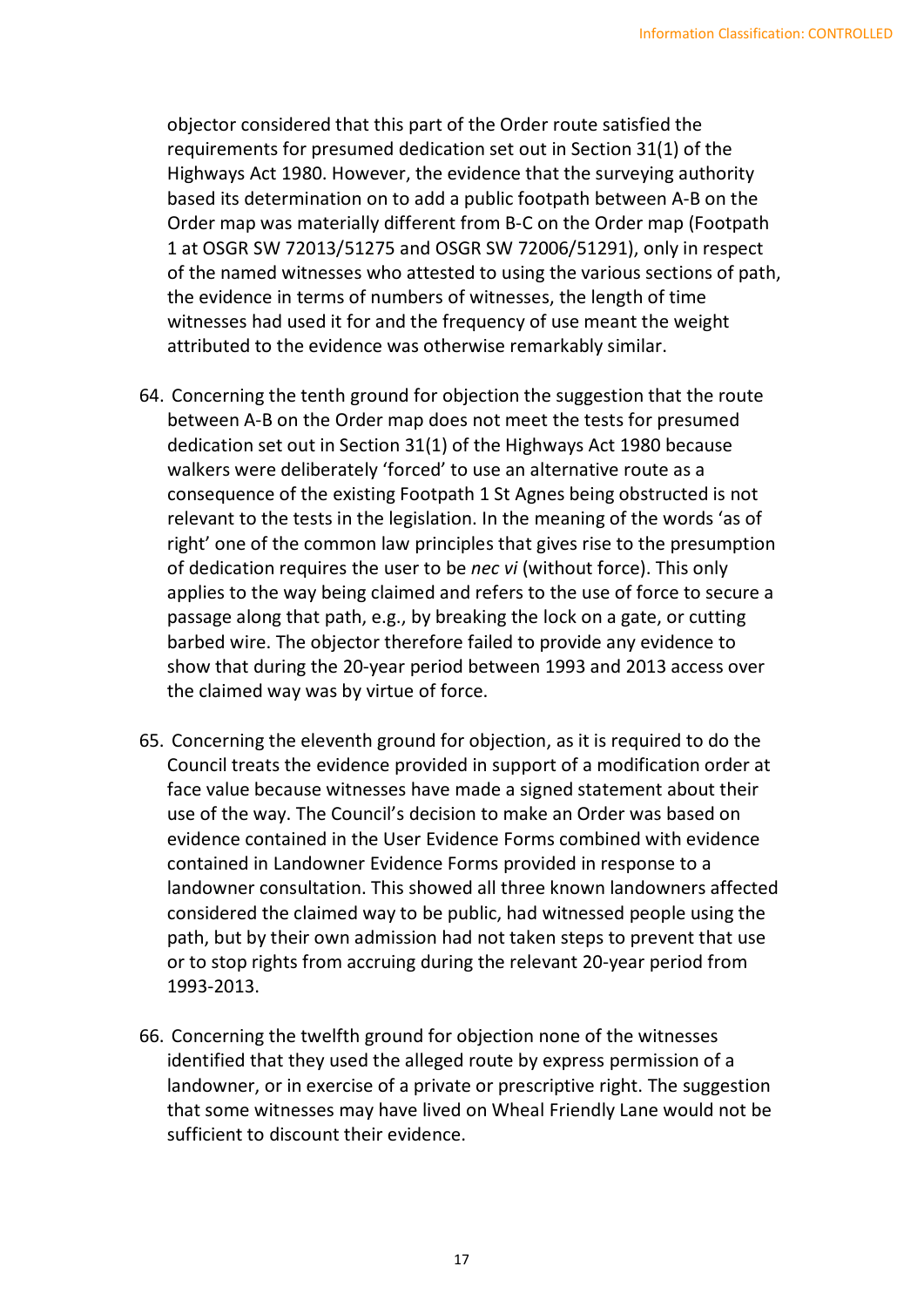- 67. Concerning the thirteenth ground for objection it was recommended that if members belonging to 'Friends of Wheal Friendly Footpath' were able to provide evidence that an alternative path to the Order route had been established they could make a modification order application to Cornwall Council. However, this would constitute a separate claim and is not relevant to the current Order.
- 68. Concerning the fourteenth ground for objection the Council disputes that the maps which accompanied the 'User Evidence Forms' demonstrated several inconsistencies. Whilst accepting there were some minor variations in the route shown on the witness plans near to Point A on the Order map, this was understandable given there is no clearly defined linear feature to follow on the underlying mapping data at this location. However, what users intended to show is indisputable and thereafter the lines they drew all followed the way marked 'Path (um)' on the Ordnance Survey map. With detailed aerial photography available to the surveying authority, it was possible to identify the walked route precisely based on the well-worn path that appears on the ground across this open space and that formed the basis for the line shown on the map attached to the Order.
- 69. Concerning the fifteenth ground for objection the Council's report did not say that all landowners were in favour of the alleged route. It indicated that all three known landowners affected considered the claimed way to be public, had witnessed people using the path, but had taken no steps to prevent that use, or to stop rights from accruing during the relevant 20- year period from 1993-2013.
- 70. Concerning the sixteenth ground for objection the Council accepts that it is not unusual for people with limited cartographic knowledge to struggle to provide accurate grid references and this is a factor the surveying authority takes into account when accepting modification order claims. The Council was satisfied that the description of the way combined with a map showing the exact route was sufficient to show what rights were being claimed precisely and therefore decided to validate the original application. Furthermore, the surveying authority considered the letter dated 28 March 2019 withdrawing landowner objections because they understood from the grid references that no part of the additional footpath crossed onto their land to be bogus for the following reasons:

 a) the objector had never previously opposed the modification order application, indeed in response to the only formal consultation the Council conducted, they indicated on their Landowner Evidence Form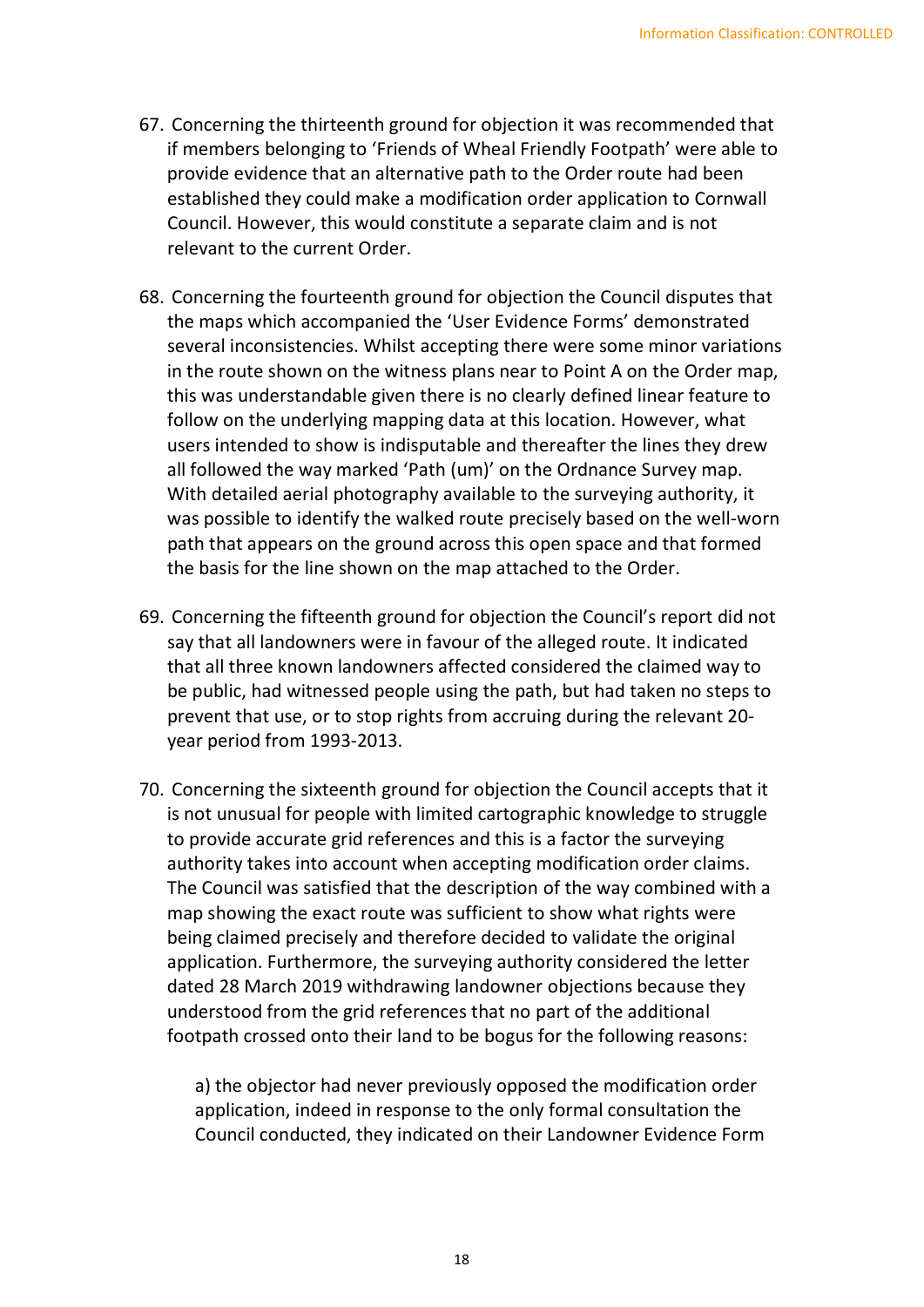that they thought the path to be a public right of way, had seen people using it, but had taken no steps to prevent that use;

 b) the opportunity to object to a claim for a right of way only arises once an Order is made, but the letter in question predates the Council's decision to make an Order; &

 c) when the objector as an affected landowner was consulted the Council included a description of the way and a map showing the route being claimed but did not include coordinates. They did not think that this represented an issue at that time and responded accordingly

- 71. Concerning the seventeenth ground for objection Cornwall Council is unable to comment on the intentions of the applicant. Furthermore, it is also impossible to say that surveyors had no knowledge of the Order route when St Agnes Parish Council compiled their parish map in the early 1950s, only that they chose not to include it, whether it existed or not at that time. Section 56 of the Wildlife & Countryside Act 1981 provides that the definitive map and statement is a legal record of public rights of way and conclusive evidence that at the 'relevant date' the public had the rights shown on the Map. However, this is without prejudice to the possibility of the existence of higher rights over a particular way or to any other rights that may exist such as those set out in the Order.
- 72. Concerning the eighteenth ground for objection Cornwall Council only reports responses to the consultation that are relevant to the legislative tests for the path being claimed. Comments made by the in respect of a planning application relating to the development of the Engine House at Wheal Friendly, or declining to support a prospective Village Green application, are therefore not relevant to the question of whether rights exist.
- 73. Concerning the nineteenth ground for objection Cornwall Council has based its decision to add a right of way to the definitive map and statement solely on statute, in this case Section 31(6) of the Highways Act 1980. For clarification purposes, whilst early editions of Ordnance Survey maps show a track which Footpath 1 St Agnes now follows, the only route identified on recent OS maps as a 'Path (um)' is the line of the Order route. The line on the maps showing Footpath 1 St Agnes is superimposed over OS data, so the objector's assumption that the 'Path (um)' refers to the recorded right of way is erroneous. The objector correctly identifies that Ordnance Survey cartographers use a single dashed line to denote several types of linear feature, mostly political boundaries, but in this instance to avoid any confusion, that line has been annotated with 'Path (um)'. This is evidence that the way existed as a topographical entity at the time of the